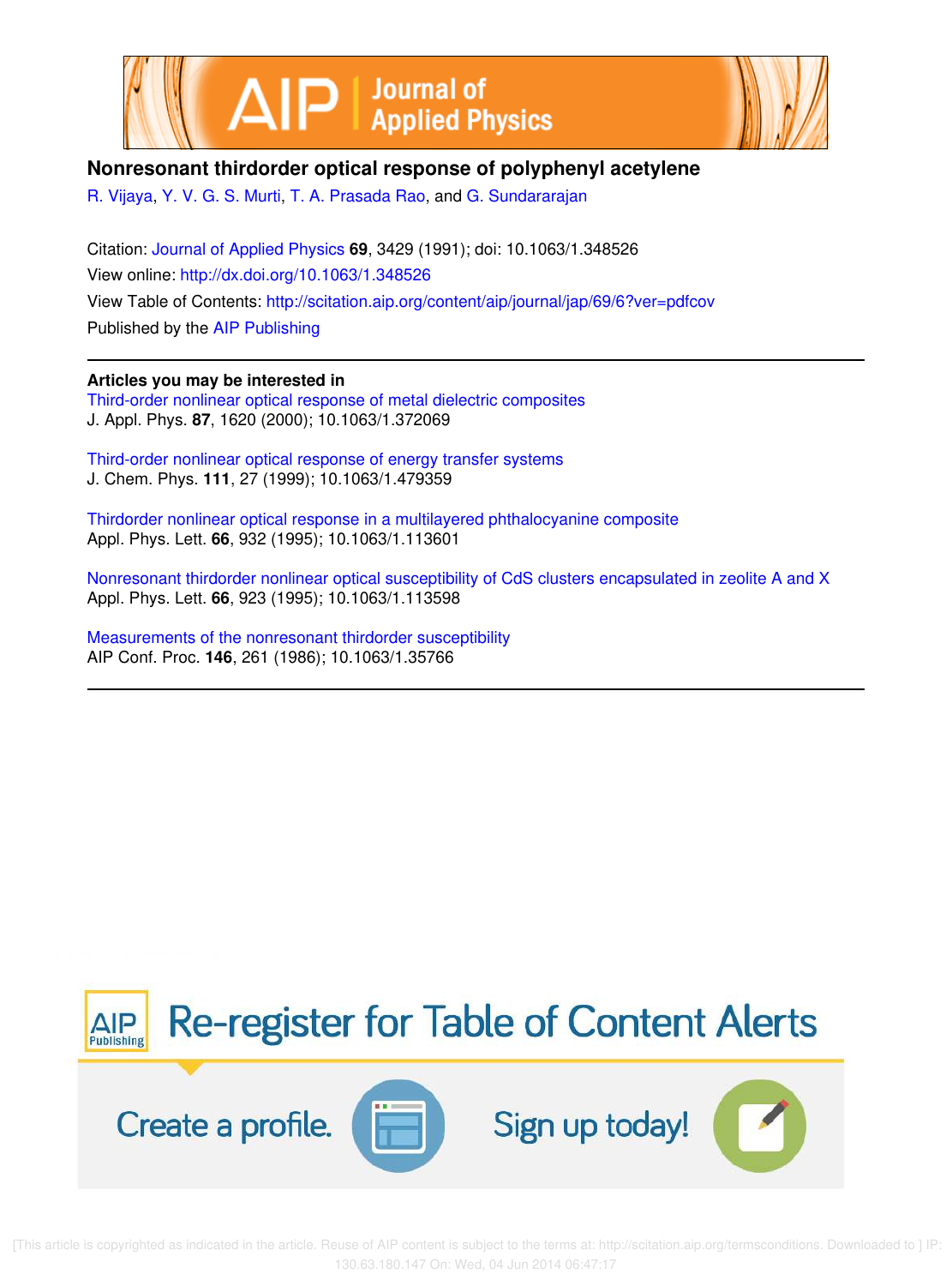# Nonresonant third-order optical response of polyphenyl acetylene

FL Vijaya, Y. V. G. S. Murti, and T. A. Prasada Rao Department of Physics, Indian Institute of Technology, Madras 600 036, India

G. Sundararajan Department of Chemistry, Indian Institute of Technology, Madras 600 036, India

(Received 18 June 1990; accepted for publication 5 December 1990)

Optical phase conjugation by degenerate four-wave mixing in samples of pristine and iodine-doped polyphenylacetylene at ruby laser wavelength (694.3 nm) is reported here. The nonresonant values of the third-order optical susceptibility  $\chi^{(3)}$  are determined from the measurements of reflectivity of phase conjugate signals.

### I. INTRODUCTION

Polymeric materials have gained immense importance in the last few years due to their attractive nonlinear optical properties.<sup>1-3</sup> Large values of the third-order nonlinear optical susceptibility  $\chi^{(3)}$  have been found in many conjugated polymers. The parameter  $\chi^{(3)}$  is indicative of the efficiency of a material for optical device applications.<sup>4</sup> Its value can be determined from degenerate four-wave mixing (DFWM) experiments.

In a recent paper<sup>5</sup> we reported our first results of nanosecond DFWM experiments in dilute solutions of polyphenyl acetylene (PPA) at a wavelength of 532 nm given by a doubled Nd:YAG laser. In this paper we present the results of investigations on pristine and iodine-doped PPA at a wavelength of 694.3 nm and at higher power levels of radiation from a ruby laser.

Iodine doping introduces charges on the polymer chain and makes it a better electrical and photo conductor. The electronic absorption is negligible at this wavelength for both undoped and iodine-doped PPA indicating a nonresonant regime. Apart from solutions, evaporated films of these samples are also studied and  $\chi^{(3)}$  is determined from the values of phase conjugate reflectivity measured in a DFWM experiment.

#### II. EXPERIMENTAL PROCEDURE

The PPA used in the present work is thermally polymerized<sup>6</sup> with (mesitylene) Mo  $(CO)_3$ . The molecular weight of the polymer is 12 000. The x-ray powder diffractogram reveals an amorphous nature. PPA dissolves in many organic solvents at room temperature and possesses the added advantage of air insensitivity. Dilute solutions  $( \simeq 10^{-3} \text{ g/ml})$  of this polymer are studied in the solvent 1,2 dibromoethane. Homogeneous doping of iodine is done in solution. Thin films of the sample are prepared by slow evaporation of the solution on 2-mm-thick silica substrates.

The optical absorption spectra are recorded on a Hitachi model U-3400 uv-VIS-ir spectrophotometer. These absorption spectra are shown in Fig. 1 for solutions of pure and iodine-doped PPA (50% by weight of iodine in PPA) taken in l-mm-thick quartz cuvettes. The absorption spectra of thin films of pristine PPA with increasing amounts of

evaporated material are shown for comparison in Fig. 2. From Figs. 1 and 2 it is clear that the absorption is negligible at 694.3 nm.

In the experiments of  $DFWM<sub>1</sub><sup>7,8</sup>$  three input optical beams with electric fields  $E_1$ ,  $E_2$ , and  $E_3$ , and respective wave vectors  $k_1$ ,  $k_2$ , and  $k_3$ , all at the same frequency  $\omega$ interact in the optically nonlinear medium. The third-order nonlinear polarization of frequency  $\omega$  generated at position r is given by

$$
\mathbf{P}_{i}^{(3)}(\omega,\mathbf{r}) = \sum_{jkl} 6\chi_{ijkl}^{(3)}(-\omega;\omega,\omega,-\omega) \times \mathbf{E}_{1,j}(\omega,\mathbf{r})\mathbf{E}_{2,k}(\omega,\mathbf{r})\mathbf{E}_{3,l}^{*}(\omega,\mathbf{r}) \times \exp[i(\mathbf{k}_{1}+\mathbf{k}_{2}-\mathbf{k}_{3})\cdot\mathbf{r}-i\omega t], \qquad (1)
$$

where  $\chi^{(3)}_{ijkl}$  are the tensor components of the third-order susceptibility. The measurement of the coherent output field  $\mathbf{E}_4$  generated due to  $\mathbf{P}^{(3)}$  at known input fields  $\mathbf{E}_1$ ,  $\mathbf{E}_2$ , and  $\mathbf{E}_3$  with specific polarizations *j*, *k*, *l* gives the different coefficients of the  $\chi^{(3)}$  tensor. In the present work, only the component  $\chi_{1111}^{3}$  of the  $\chi_{12}^{3}$  tensor is determined since all the beams incident on the medium are polarized in the same direction.

Figure 3 depicts the self-phase-matched DFWM setup used in the present work. The two pump beams with electric fields  $E_1$  and  $E_2$  are counterpropagating  $(k_1 =$  $-$  k<sub>2</sub>) and the probe field  $E_3$  is incident at a small angle of  $5^{\circ}$  to  $\mathbf{E}_1$ . The phase conjugate field  $\mathbf{E}_4$  propagating with  $k_4 = -k_3$ , is the time-reversed replica of  $E_3$ . In the nonresonant regime, the intensity  $I_4$  of the phase conjugate beam is given in terms of the interaction length d, pump beam intensities  $I_1$  and  $I_2$ , and probe beam intensity  $I_3$  as follows:

$$
I_4 \propto \frac{(\chi^{(3)})^2 d^2 I_1 I_2 I_3}{n_0^4}.
$$
 (2)

 $\omega$  is the angular frequency of the laser radiation and  $n_0$  is the linear refractive index of the medium.

The Q-switched ruby laser (RL) (System 2000, JK lasers) gives 20-ns pulses in single-shot operation. Since the output is a diverging beam, a lens  $(L<sub>1</sub>)$  of 1 m focal length is used for collimation. A retroreflection geometry is employed to get the second pump beam. Mirror  $M$  has a

[This article is copyrighted as indicated in the article. Reuse of AIP content is subject to the terms at: http://scitation.aip.org/termsconditions. Downloaded to ] IP:

130.63.180.147 On: Wed, 04 Jun 2014 06:47:17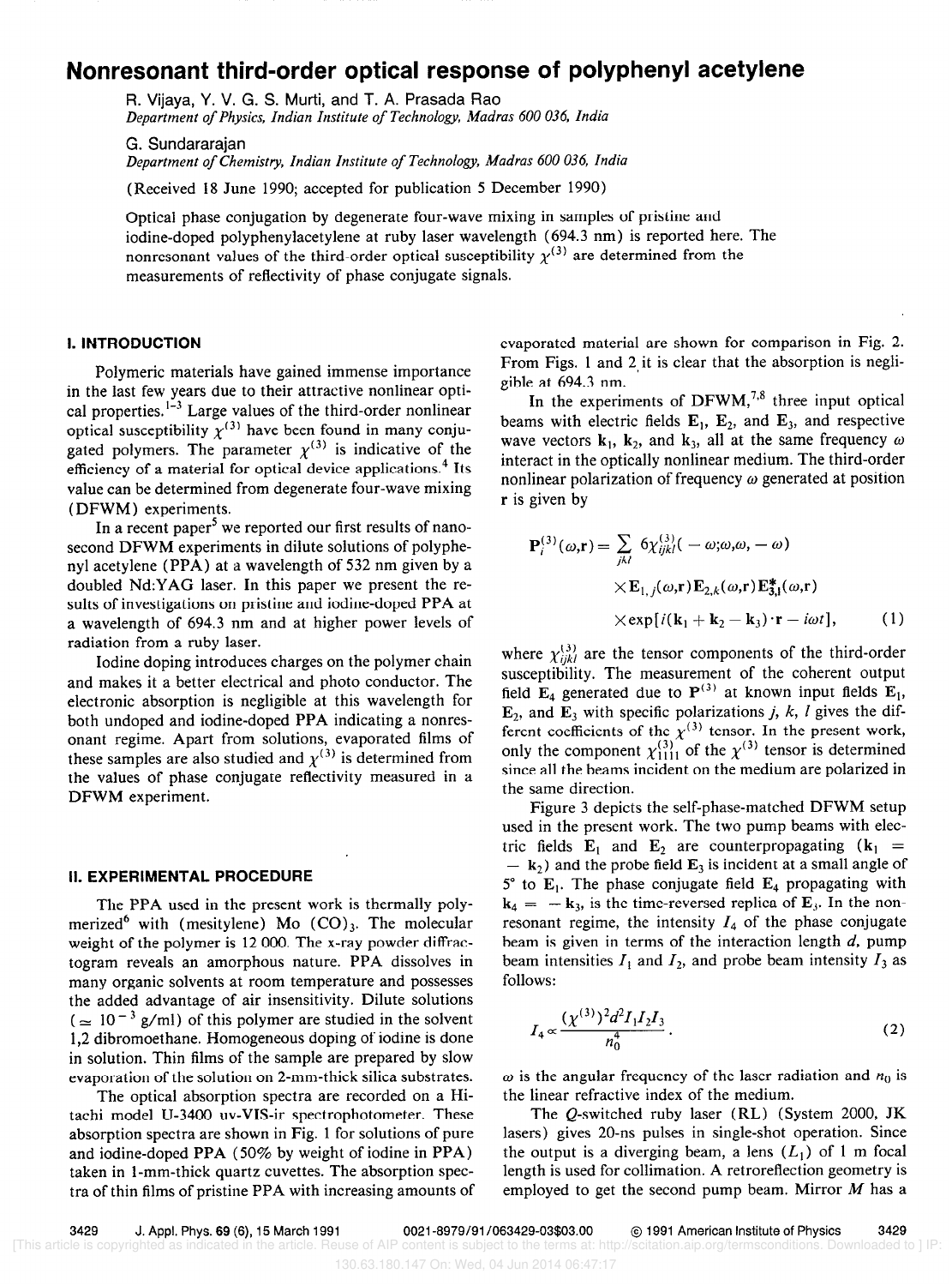

FIG. 1. Optical-absorption spectra of PPA solutions: The dotted line is for undoped PPA and the solid line for 50 wt. % iodine in PPA.

reflectivity of 33% at 694 nm and is mounted on a translation stage.  $BS_1$  with a reflectivity of 18% and  $BS_2$  with a reflectivity of 40% serve as beam splitters.  $D_1$  and  $D_2$  are pyroelectric detectors (model Rjp-735, Laser Precision Corporation), EM is the energy meter (model Rj-7200, Laser Precision Corporation), and  $S$  is the nonlinear material.  $A_1$ ,  $A_2$ , and  $A_3$  are suitable apertures. A good spatial and temporal overlap of all the three input beams is ensured at the position of the sample. The phase conjugate reflectivity  $(I_4/I_3)$  is measured as a function of (i) the intensity of pump waves and (ii) the weight percent of dopant iodine  $(5, 10, 20, 40, \text{ and } 60 \text{ wt. } \%)$ . The phase conjugate reflectivity is measured in  $CS_2$  under identical experimental conditions to estimate the value of  $\chi^{(3)}$  in our samples in comparison to that of  $CS_2$  taken as the standard.









FIG. 3. Experimental arrangement for DFWM.

### III. RESULTS AND DISCUSSION

Figure 4 shows the variation of phase conjugate reflectivity as a function of power density of pump 1  $(I_1 \text{ in}$ MW/cm2), for both pristine and iodine-doped PPA. The different doping levels are indicated. The pump energy at the maximum  $I_1$  shown here is 150 mJ. It is seen that low doping levels up to 5% do not enhance the reflectivity. Between 5 and 20 wt. % of iodine doping, the reflectivity values show an increase over that for the pristine sample, but a reduction is observed at doping levels in excess of 20 wt. %. This is similar to our observations in Ref. 5 at 532 nm on the same polymer. But unlike in the earlier work, the solvent also gives measurable values of DFWM signal at the ruby laser wavelength.

Since all the samples studied here have negligible absorption at the laser operating wavelength, Eq. (2) is used for determining  $\chi^{(3)}$  from the measured values of  $I_4$  in the sample and  $CS_2$  and using the known value of  $\chi_{CS}^{(3)}$  $= 5.1 \times 10^{-13}$  esu (7.1  $\times 10^{-21}$  m<sup>2</sup>/V<sup>2</sup>). The refractive indices of  $CS_2$  and the polymer samples are measured at 694 nm using an Abbe refractometer. The values are: 1.628 for  $CS_2$ , 1.545 for undoped PPA as well as 5-wt. % iodinedoped PPA, and 1.546 for higher dopant concentrations of iodine in PPA.



FIG. 4. Phase conjugate reflectivity as a function of pump beam power density. (-): undoped PPA; (....): 5 wt. % iodine;  $(- - 1)$ : 10 wt. % iodine; (--··--··--): 20 wt. % iodine; (----): 40 wt. % iodine-doped PPA.